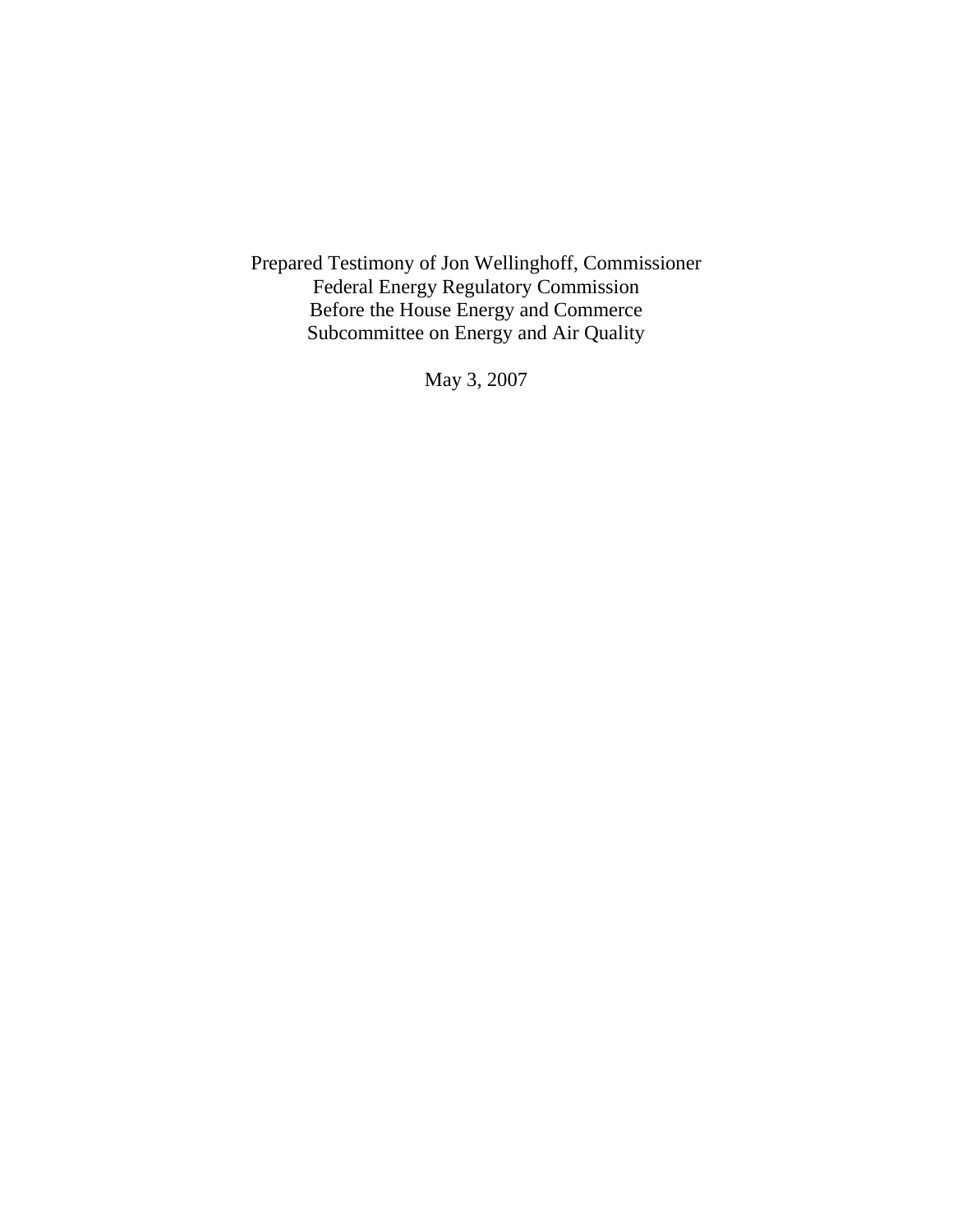Good morning, Mr. Chairman, Ranking Member Hastert, and Members of the Subcommittee. My name is Jon Wellinghoff, and I am currently serving as a Commissioner on the Federal Energy Regulatory Commission (Commission).

I would like to thank you for inviting me to appear before you to discuss a vitally important issue: the potential of a "smart" electric transmission grid that employs advanced communications and control technologies to enable and utilize bidirectional flows of information. Before addressing that issue, however, I wish to indicate that I am speaking only on my own behalf and not on behalf of the Commission. By way of background, I have 32 years of experience in the field of electric utility regulation and electric system analysis and oversight. I authored the nation's first comprehensive integrated resource planning statute for electric utilities (enacted in Nevada in 1983), as well as one of the nation's first electric utility portfolio standards that combines renewable energy and energy efficiency in a single portfolio (enacted in Nevada in 2005). A copy of my biography is attached to my testimony.

The electric transmission grid in the United States is one of the largest and most complex machines in the world, capable of carrying over 850 gigawatts of energy. Unfortunately, a decades-long decline in transmission investment and a precipitous decline in investment in demand response, primarily in the last decade, now threaten to impair the reliability of that machine and cause billions of dollars in congestion costs.

This large and complex machine and our associated energy infrastructure are in desperate need of improvement. However, it is essential to recognize that we cannot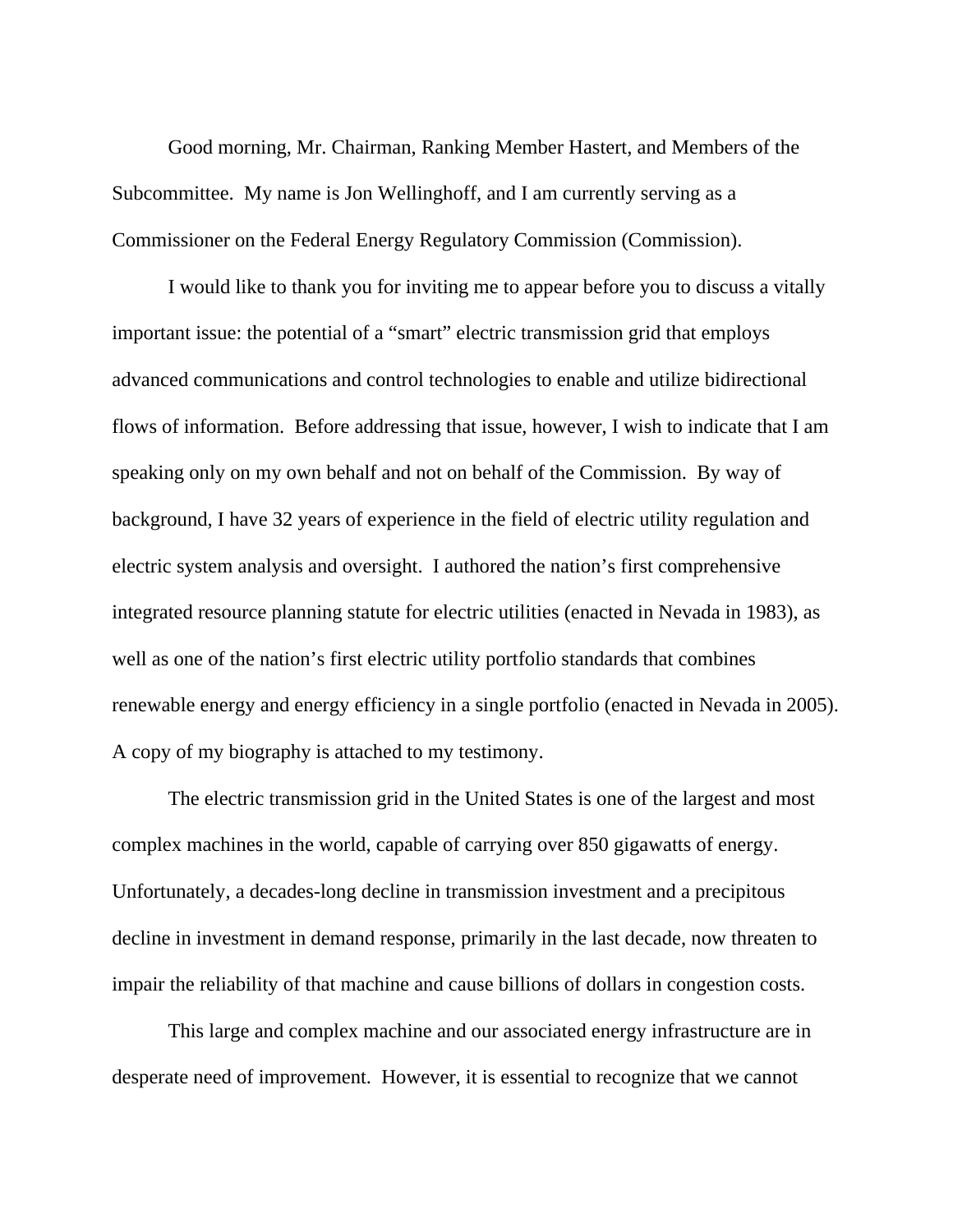simply build our way out of these problems. The primary impetus of change in the past, and no doubt, of change that we will see in the future, is technology. Therefore, as we invest in new energy infrastructure, we must spend smartly. We must spend efficiently. We must promote investment in efficient transmission facilities and state-of-the-art transmission technologies, as well as facilitate demand response and distributed generation, in order to address the nation's energy challenges and ensure the greatest benefits for consumers. As an example, if we could make the electric grid even 5 percent more efficient, we would save more than 42 gigawatts of energy: the equivalent of production from 42 large coal-fired power plants. Those are plants that we would not need to build and emissions that we would not produce.

In the Energy Policy Act of 2005 (EPAct 2005), the Congress emphasized many of these same principles. In particular, the Congress required the Commission to promote reliable and economically efficient transmission and bulk power markets by, among other things, encouraging deployment of advanced technologies. Indeed, in Section 1223 of EPAct 2005, the Congress provided the Commission with guidance as to types of technologies to encourage, including, among others, controllable load such as demand response; distributed generation, including fuel cells, microturbines, and photovoltaic energy systems (like the one now under construction at Nellis Air Force Base in Nevada); energy storage devices; and enhanced power device monitoring.

The Congress recognized the benefits of these technologies and emphasized the need for their wider deployment. These types of distributed resources can discipline peak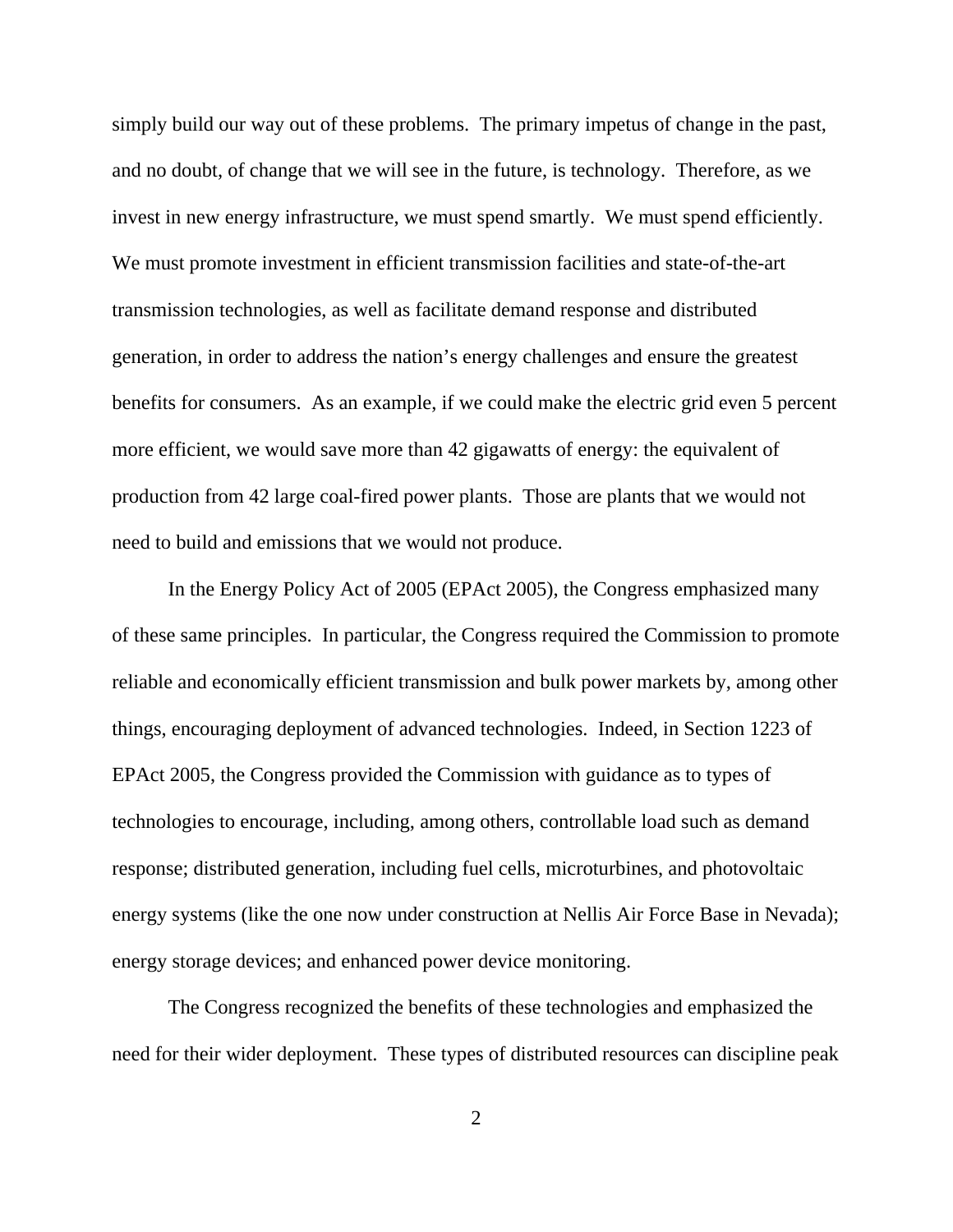market prices, provide a hedge against volatile fuel prices, alleviate congestion, improve reliability, and potentially be a cost-effective means to complement or defer transmission expansion or improve the efficiency of transmission upgrades.

## *Benefits of Demand Response*

I would like to focus first on demand response, which the U.S. Department of Energy (DOE) defined as follows in a February 2006 report to the Congress:

> Changes in electric usage by end-use customers from their normal consumption patterns in response to changes in the price of electricity over time, or to incentive payments designed to induce lower electricity use at times of high wholesale market prices or when system reliability is jeopardized.

The Commission's Staff has reported that the total level of demand response reductions achieved by independent system operators (ISO) nationwide on peak days during the summer of 2006 was approximately 8,800 megawatts. These reductions represented between 1.4 and 4 percent of ISO system peaks, with reductions in load pockets such as Southwest Connecticut approaching 6 percent. The corresponding reductions in wholesale market clearing prices were between \$100 and \$300 per megawatt hour. These price reductions mean that consumers saved hundreds of millions of dollars last summer alone due to the use of demand response by the ISOs in these wholesale markets. The benefits of demand response are also the subject of a study that Dr. Ahmad Faruqui of The Brattle Group presented at last week's National Town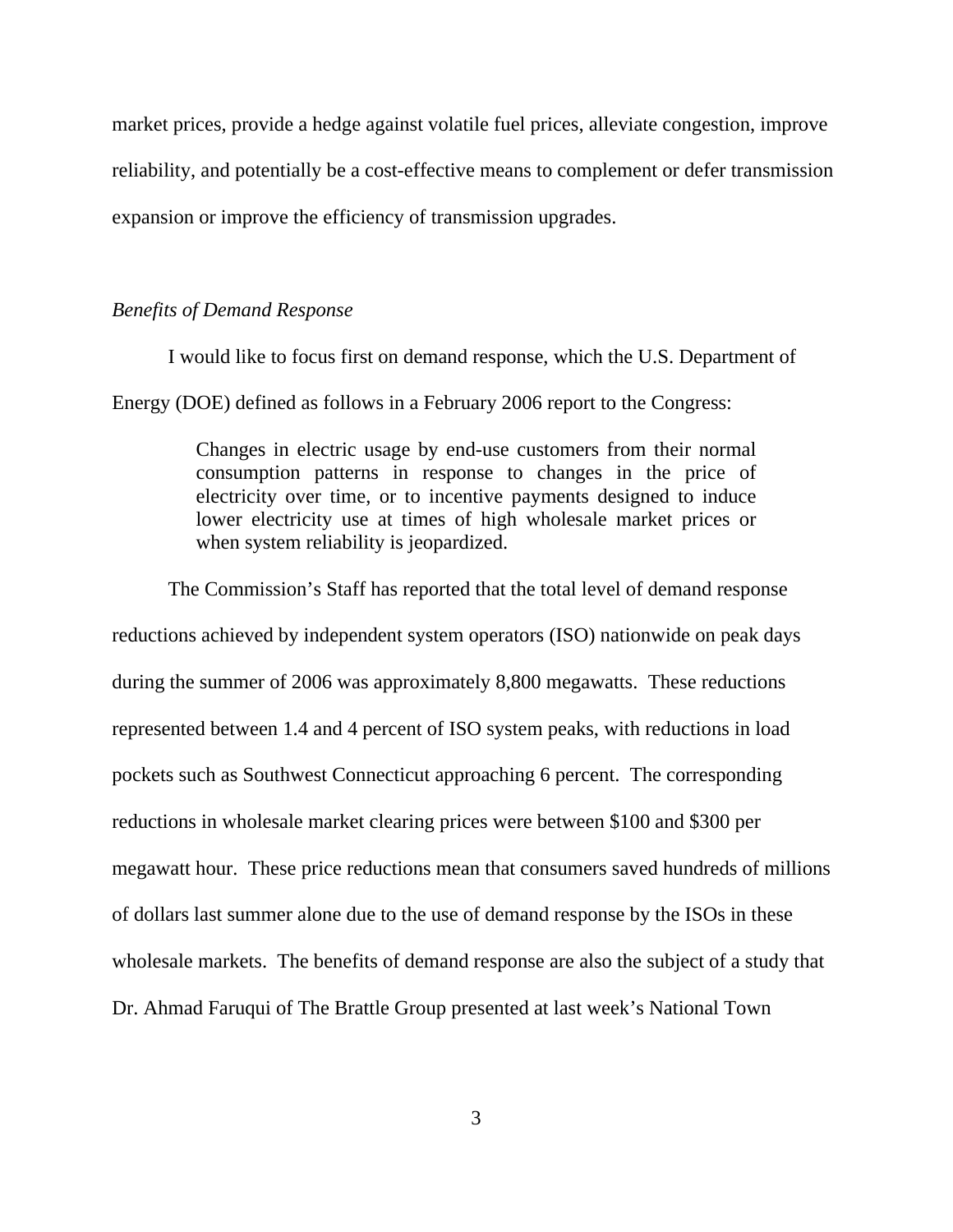Meeting on Demand Response, which found that just a 5 percent reduction in U.S. peak demand is worth \$31 billion (NPV) over a 20-year period, based only on avoided costs.

We should not underestimate the power of consumers to drive smart-grid technologies. The more that consumers see economic benefits of demand response, the more they will want demand response opportunities and the more they will support investments in the smart electric grid that makes more demand response possible. Thus, not only does a smart grid enable wider use of demand response, but demonstrating the benefits of demand response to consumers also brings us more rapid implementation of the technologies necessary to enable a smart grid.

## *Commission Action on Demand Response and Other Advanced Technologies*

 The Commission has taken to heart the Congress's directive to encourage wider deployment of demand response and other advanced transmission technologies. Over just the past eight months, the Commission has taken several steps to develop a platform to support a smart electric grid. For example, in February of this year, the Commission reformed its open access transmission policies to, for the first time, put demand response and other distributed resources on equal footing with other resources in directly contributing to the reliability and efficient operation and expansion of the electric transmission system. The Commission's Order No. 890 provides that demand response and distributed generation may provide a variety of ancillary services when they are capable of doing so. The Commission also found that when such resources are capable of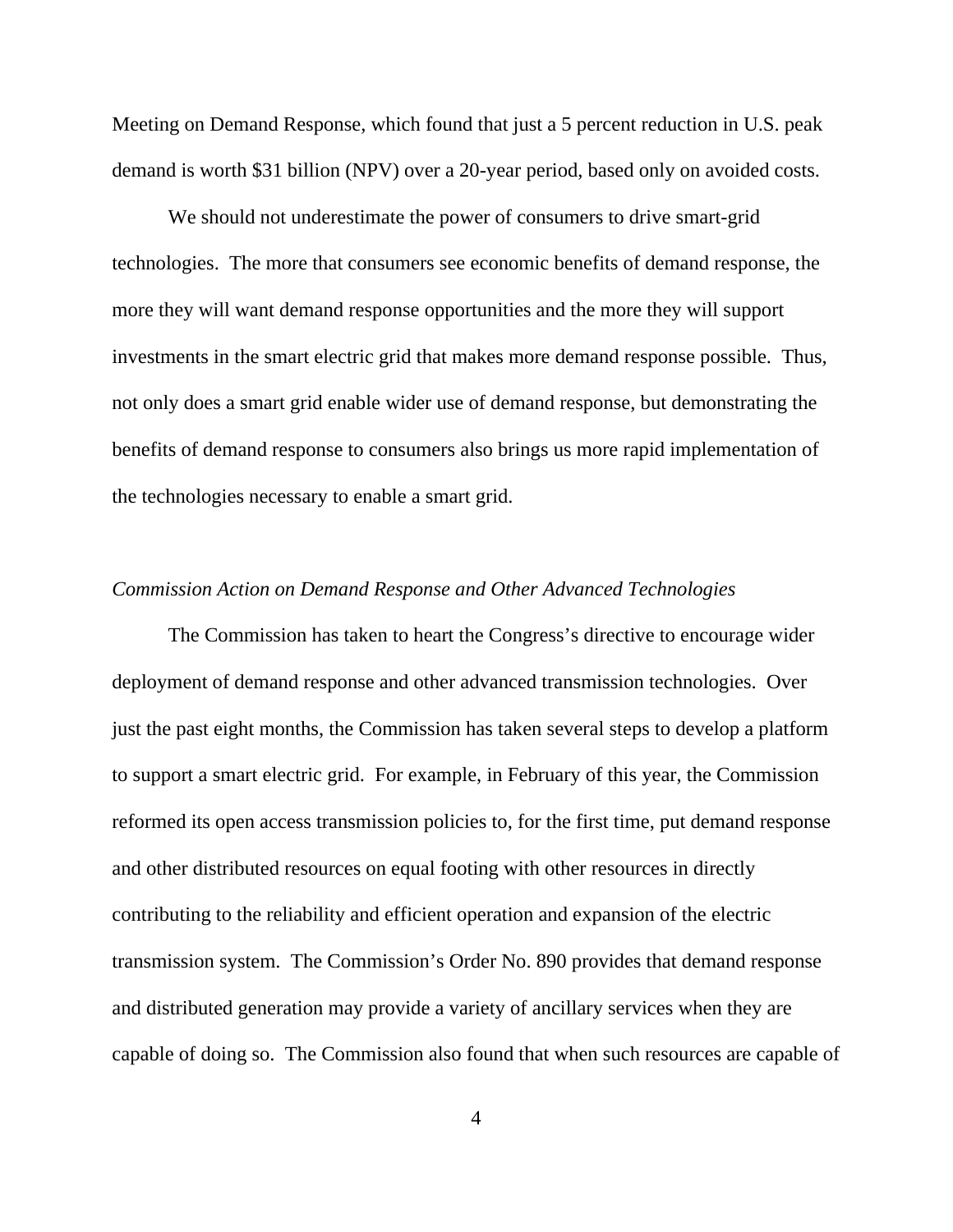performing needed functions, they should be permitted to participate on a comparable basis in open, transparent transmission planning processes, and that stakeholders should have a forum to come forward with demand response project proposals that they wish to have considered in development of a regional transmission plan.

 The Commission has also taken steps to integrate demand response into new mandatory electric reliability standards, the development of which is one of the most important responsibilities that the Congress placed on the Commission in EPAct 2005 (Section 1211). In March, the Commission issued a Final Rule that found that demand response should be allowed to be used to comply with reliability standards governing contingency reserves, reactive power, emergencies, and planning the reliable bulk power system. The Final Rule also makes clear that demand response must be technically capable of providing the function required by a reliability standard. The Electric Reliability Organization (ERO) will develop the process for determining such technical capability through its standards development process.

 Last fall, the Commission and the National Association of Regulatory Utility Commissioners (NARUC) jointly launched a Demand Response Collaborative to explore how to better coordinate approaches to demand response policies and practices. The Collaborative has laid a solid foundation in its initial meetings, and I look forward to further discussions this summer. Initiatives are also underway at the Commission and several ISOs and regional transmission organizations (RTO) under our review to integrate demand response into energy and capacity markets. In addition, the

5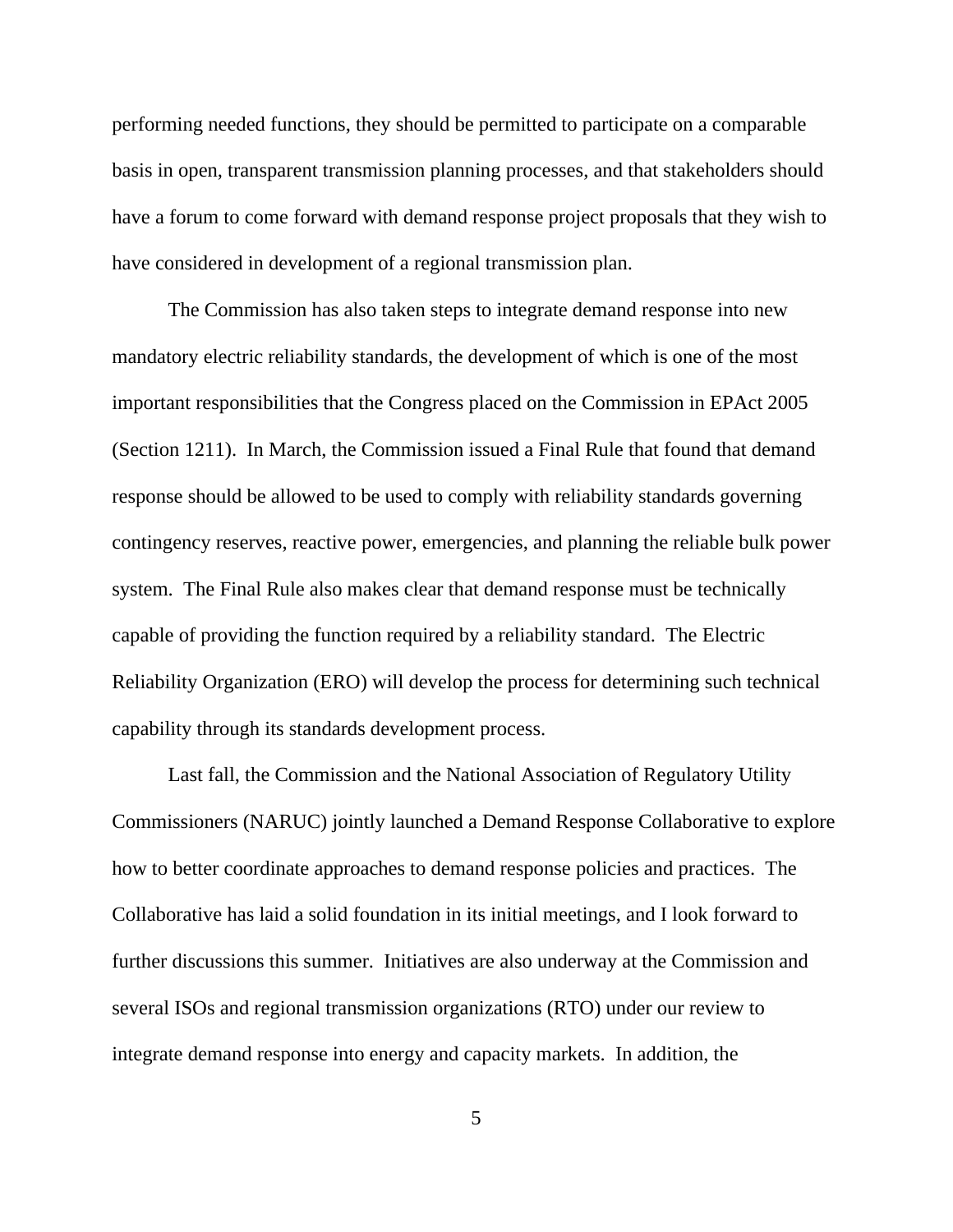Commission is conducting a series of conferences to examine the state of competition in wholesale electric markets and to explore the role of demand response in those markets. The Commission is also developing a plan for a new staff unit that will focus on demand response in order to create additional expertise within the Commission on such innovative technologies.

 On a related matter, the Congress directed the Commission in Section 1241 of EPAct 2005 to provide incentives for transmission investment that promotes reliable and economically efficient transmission and generation of electricity and to encourage deployment of transmission technologies and other measures to increase the capacity and efficiency of existing transmission facilities. In its rule implementing that directive, the Commission highlighted the importance of investment in economically and technologically efficient transmission infrastructure. I have emphasized in a number of subsequent cases that the Commission should target incentives that increase an applicant's return on equity to investments that provide incremental benefits, such as gains that result from the deployment of best available technologies that increase operational and energy efficiency. Targeting incentives in this manner would encourage the deployment of smart grid technologies.

## *Further Steps toward a Smart Electric Grid*

 Thus, the Commission is moving forward in developing a regulatory framework to enable an efficiently designed, smart electric grid. It is my hope that States will examine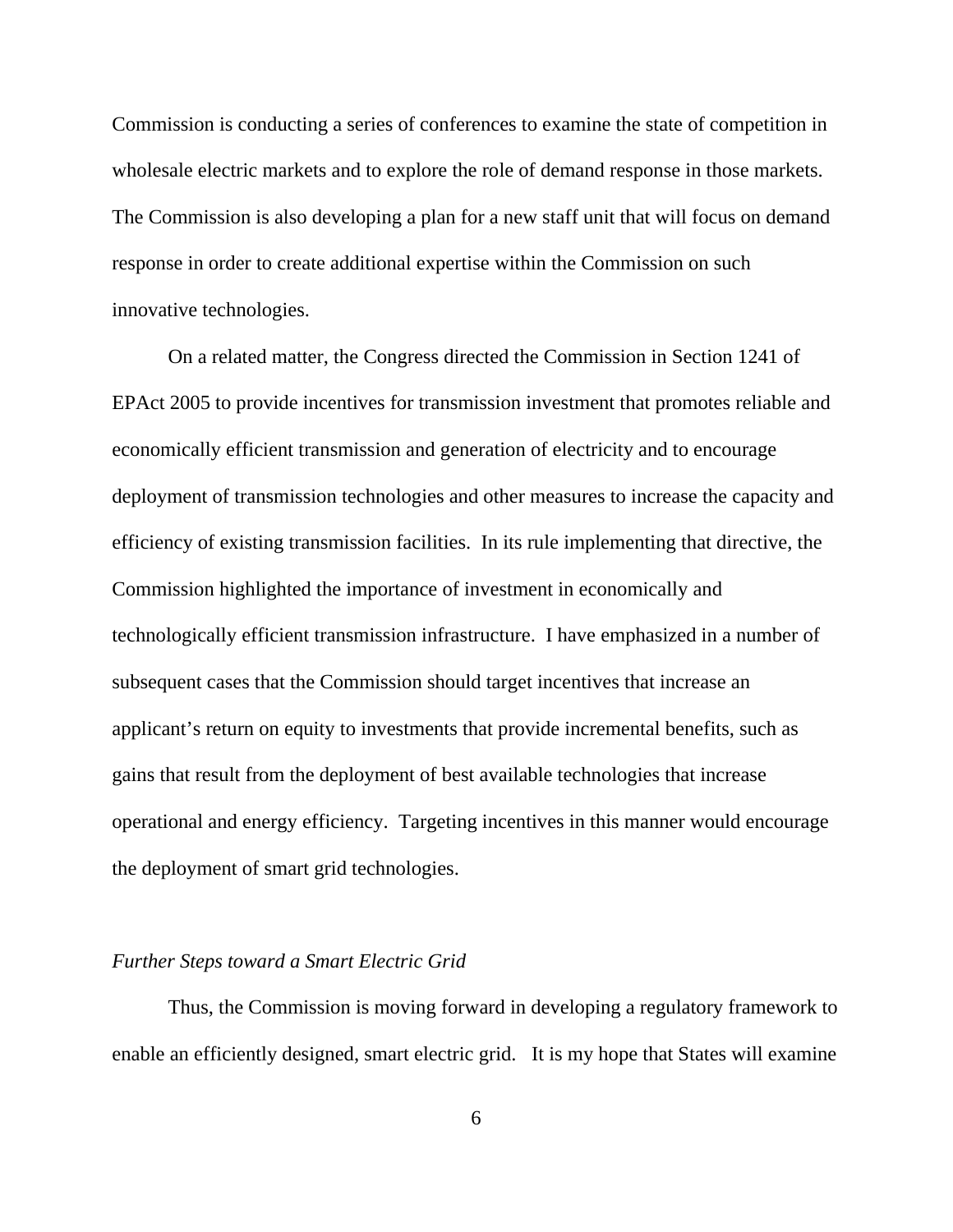how their consumers can benefit most from that framework, including the opportunities for demand response to participate in wholesale electric markets.

 There is much more work to do, however, if we are to achieve the full potential of a smart electric grid. For example, widespread deployment of advanced metering technology will empower more consumers to take advantage of opportunities that are available for demand response in the wholesale electric markets under the Commission's jurisdiction. It is my understanding that other witnesses will discuss in greater detail the provisions of EPAct 2005 that address advanced meters, including provisions related to the responsibilities of State regulatory authorities. I would like to highlight briefly an August 2006 report that the Commission's Staff prepared in response to a directive in Section 1252(e)(3) of EPAct 2005. In preparing that report, the Commission's Staff developed a comprehensive national survey on demand response and advanced metering. The report concludes that demand response has an important role to play in both wholesale and retail electric markets, and that the potential immediate reduction in peak electric demand that could be achieved from existing demand response resources is between 3 and 7 percent of peak electric demand in most regions. Unfortunately, the report also found that technologies such as advancing metering that are needed to support significant deployment of demand response resources have little market penetration.

 I agree with the conclusion reached by the Commission's Staff that demand response has an important role to play in both wholesale and retail electric markets. I also see that conclusion as reinforcing the need for coordination of federal and state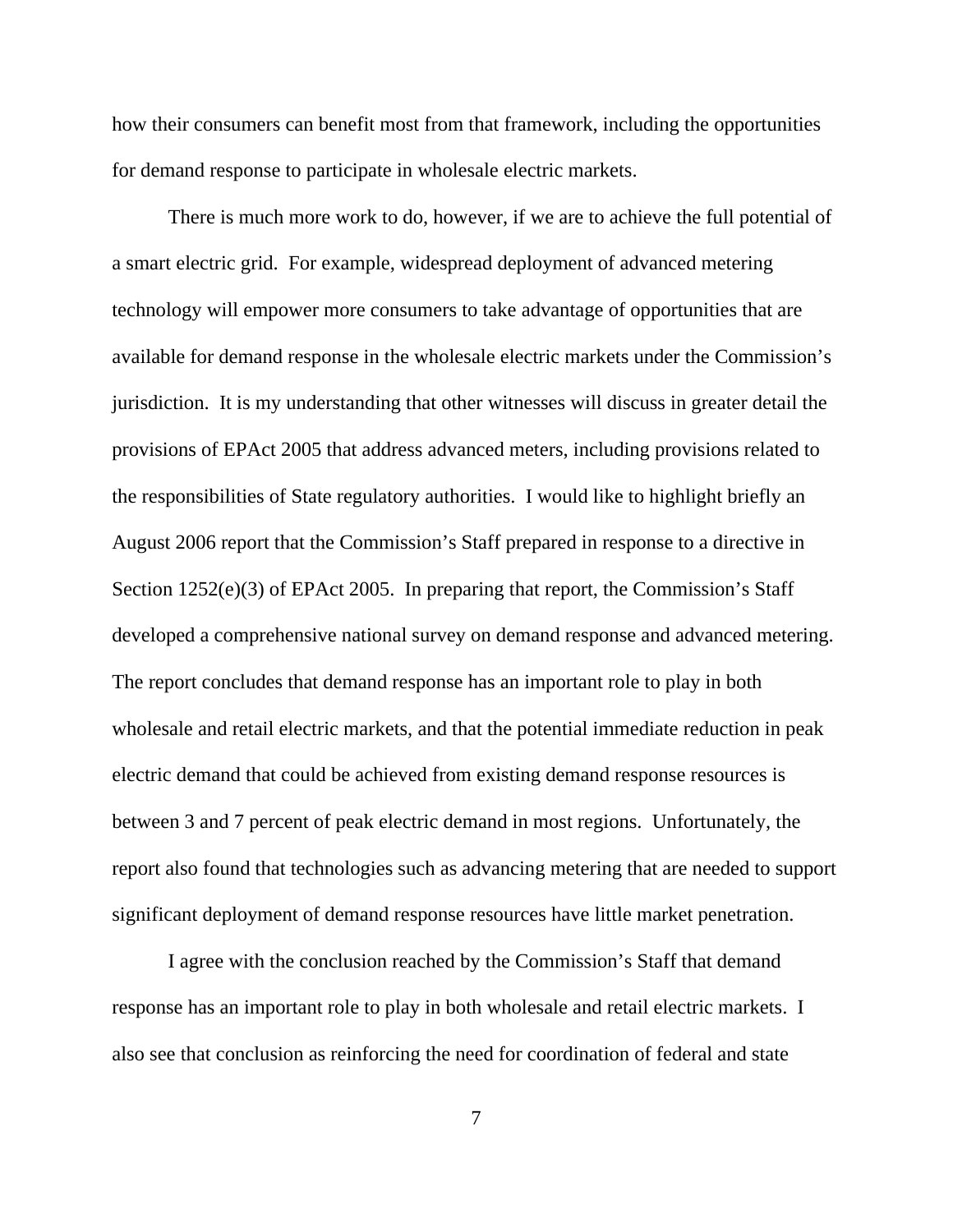approaches to this issue. The Demand Response Collaborative launched by the Commission and NARUC marks a promising step toward that goal. It also would be valuable to more formally establish this coordination. I encourage the Congress to establish a federal-state working group through which the Commission and interested state representatives would be tasked with identifying best practices and developing consistent standards for demand response.

 Lastly, I would like to highlight two recent projects and an emerging technology that illustrate how a smart electric grid can benefit a wide range of consumers. The two projects are initiatives pursued by Pacific Northwest National Laboratory (PNNL), which I had the opportunity to visit earlier this year. First, the Olympic Peninsula Distributed Resources Demonstration showed that residential, municipal, and commercial consumers equipped with automated control technology took advantage of a virtual real-time market in which they could see real monetary benefits to adjusting their consumption during times of peak demand. These demand response adjustments not only provided economic benefits to particular consumers, but also created wider benefits by relieving congestion. Second, the Grid Friendly Appliance Demonstration showed that smart appliances improved reliability by detecting fluctuations in frequency when the grid was under stress and responding automatically within seconds by turning off some functions for short periods. That automation increases the appeal and the benefits of demand response. These projects, which PNNL conducted with support from DOE and other partners, hint